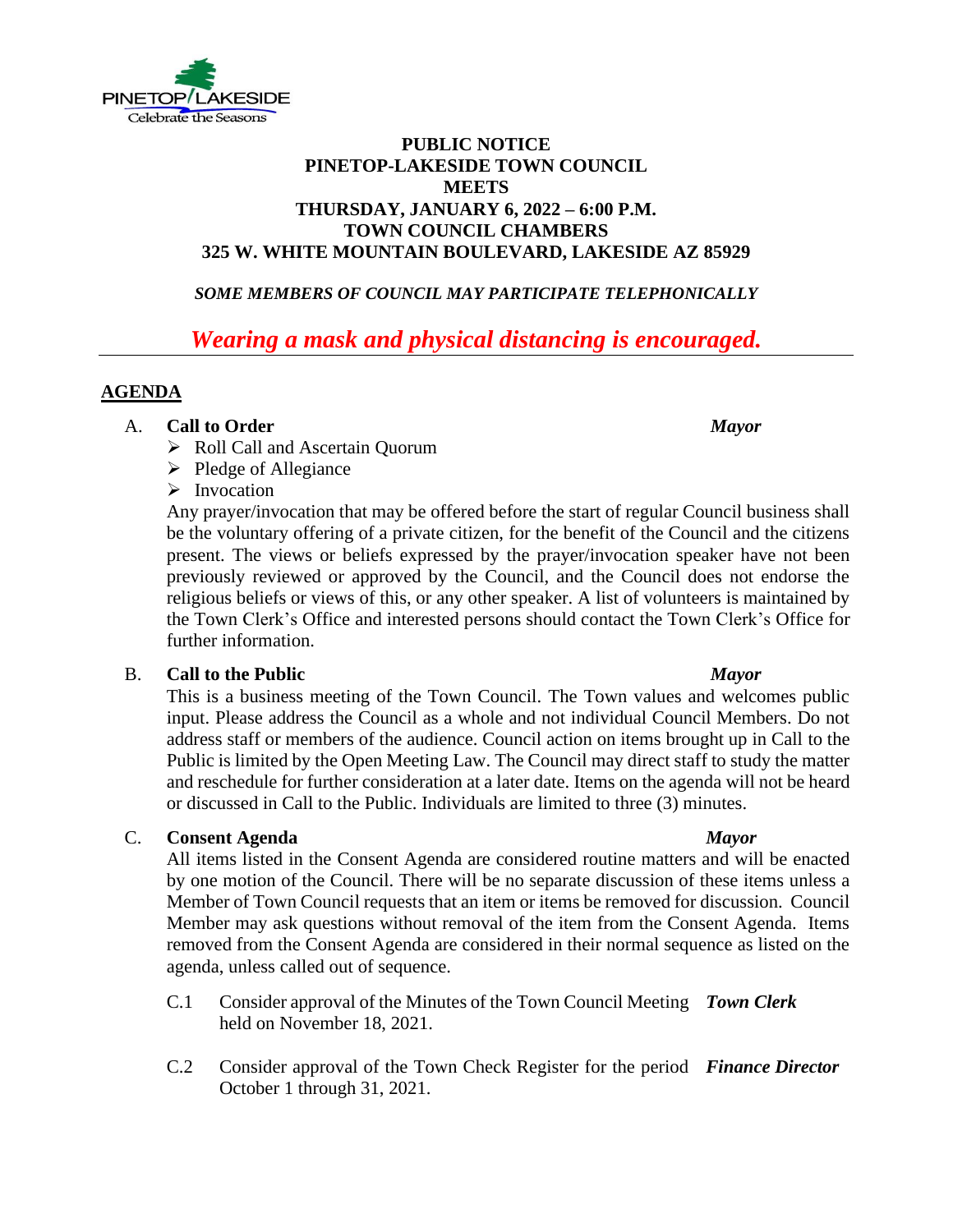C.3 Consider approval of the Town Check Register for the period *Finance Director* November 1 through 30, 2021.

### D. **Business Before the Council**

Public comment will be taken at the beginning of each agenda item, after the subject has been announced by the Mayor and explained by staff. Any citizen, who wishes, may speak one time for five minutes on each agenda item before or after Council discussion. Questions from Council members, however, may be directed to staff or a member of the public through the Mayor at any time.

- D.1 Recognition of Officer Eduardo Bonilla and Officer Michaela *Chief Barnes* Raimo for their actions on June 19, 2021.
- D.2 Consider Resolution No. 22-1598, approving the purchase of *Chief Barnes* two (2) 2022 Ford Police Interceptor Utility Explorers, with equipment.
- D.3 Information and **Public Hearing** regarding amending Title 17 *Community*  Zoning and approving Resolution No. 22-1599, declaring as *Development*  Public Record a Certain Document Filed with the Town Clerk *Director Loyd* and entitled "Town Code Amendments to Title 17; and Ordinance No. 22-444 Adopting the Town Code Amendments to Title 17 Zoning.
- D.4 Information and **Public Hearing** regarding amending Chapter *Community*  17.60 (C-R) Commercial Recreational Zoning District and *Development*  approving Resolution No. 22-1600, declaring as Public Record *Director Loyd* a Certain Document Filed with the Town Clerk and entitled "Town Code Amendments"; and Ordinance No. 22-445 Adopting the Town Code Amendments to Chapter 17.60.020 use regulations for the (C-R) Commercial Recreational Zoning District.
- D.5 Consider Resolution No. 22-1601, approving the License and *Town Manager*  Minimum Pool Agreement between Show Low/Pinetop *Johnson* Woodland Irrigation Company and the Town of Pinetop-Lakeside.
- D.6 Consider the approval of the letter of support to be signed by *Town Manager*  the Mayor for Navajo County's application for an Arizona *Johnson* Broadband Development Grant Program.
- D.7 Consider accepting the resignation of Mazie Hastings from the *Mayor Irwin* Town of Pinetop-Lakeside Council.

D.8 Presentation of recognition to Councilmember Hastings. *Mayor Irwin*